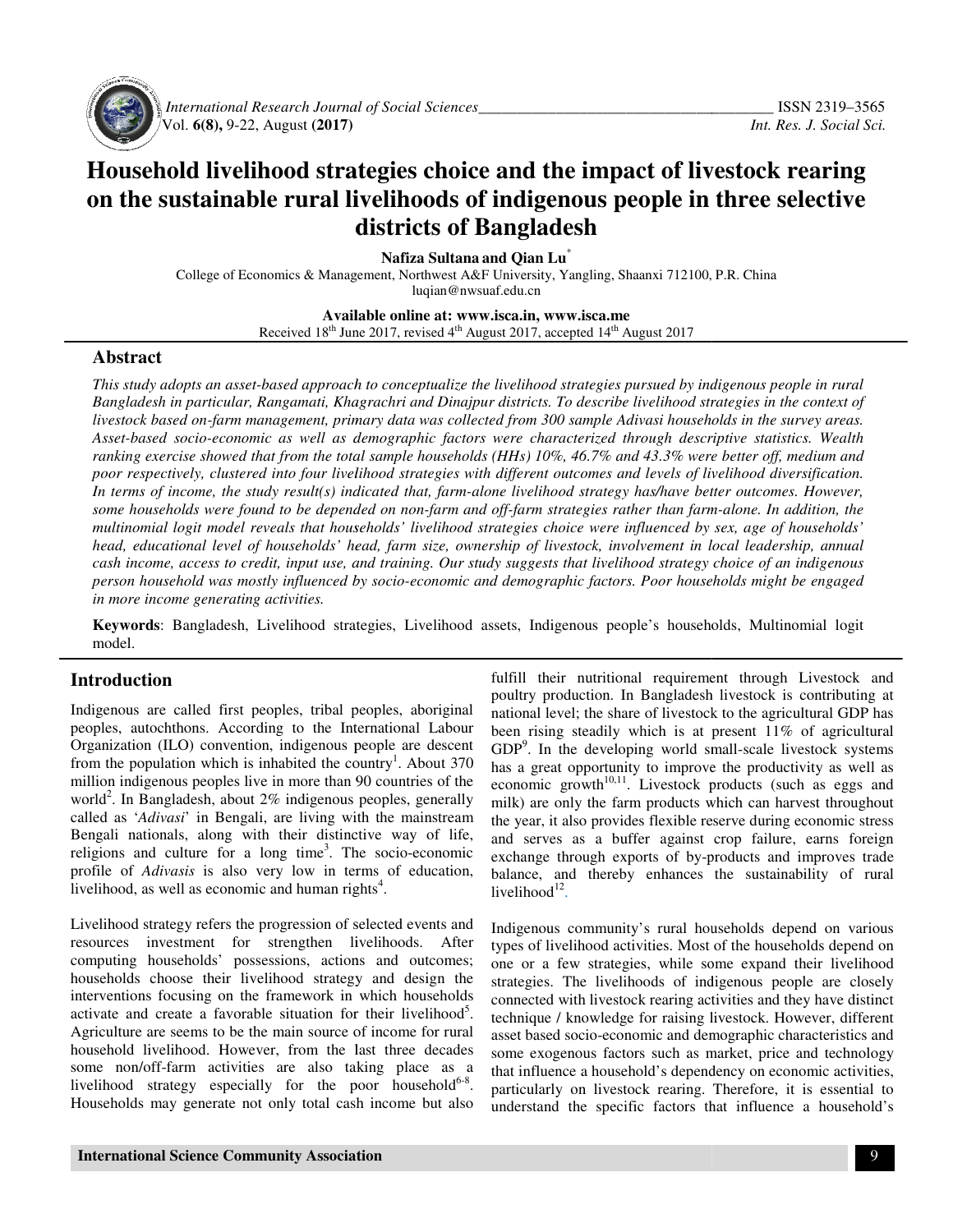livelihood strategy choice and its reliance on livestock rearing for socio-economic development of the indigenous people of Bangladesh.

A good number of research works related to various income generating activities have been done but literature show that studies on livestock raising among indigenous community have not yet gained much importance among the researchers particularly to the aspect of their livelihood sustainability. The objectives of this survey are to identify the role of livestock rearing on household's cash income and the livelihood strategy choice determining factors. Different types of livelihood activities as stated in livelihood framework and household's cash income mainly depends on assets endowment and its  $disposal<sup>13,14</sup>$ . Therefore, it may be hypothesized that households with less livelihood assets are mostly depends on income generating activities. In the socio-economic point of view of the indigenous community of Bangladesh, this is rational that household choice depends on maximum utility of asset endowment and thereby maximizes livelihood outcomes. According to Brown et  $al<sup>14</sup>$ , a household generate its income by distributing its asset through different livelihood activities such as farming (agriculture and livestock rearing) or farm + non/offfarm activities. Therefore, it may be assumed that household's choice on farm-alone or a combination of farm + non/off-farm activities mainly depends on the household's capabilities and assets endowment.

This hypothesis was tested through an econometric model (multinomial logit model) analysis using 300 random sample data of indigenous people's households of Bangladesh and based on the identified asset-based independent variables which are the main determining factors of household's livelihood strategy choice. Application of econometric model analysis to the livelihoods framework allows assessing the quantitative importance of asset-based factors and the constraints of the whole study. Finally, our analyses indicate that asset-based socio-economic and demographic characteristics as well as differential access to, or endowment of, resources are the main determining factors of livelihood strategies choice.

**Conceptual framework and livelihood assets for livelihood strategy analysis:** In this study, the 'sustainable livelihood approach' as a framework of analysis was applied to obtain the widespread notion of the rural household's livelihood strategy choice, and the asset-based socio-economic factors that influencing the strategy choice. The main objective of sustainable livelihood approach is to focus on households' entrance to different livelihood assets/capitals (natural, human, physical, social and financial) and the asset-based socioeconomic factors and their relationship on indigenous people's livelihood strategy choice<sup>15-17</sup>. A household may pursue various types of livelihood strategies depending on differential access to, or endowment of, resources and make the livelihood more sustainable. Therefore, a rural household may engage in farming activities as an economic choice based on its resource

endowments, household socio-economic characteristics and some exogenous factors. Figure-1 presents the main framework of the livelihood strategies and their relationship with the livelihood assets-based factors like human capital (sex, age, education, family size and dependency ratio), natural capital (farm land size), physical capital (livestock holding, input use and household distance from market), financial capital (access to credit and total cash income) and social capital (participation in co-operative, leadership and receiving training). Center of the framework in the Figure-1 is the object of this study: a household's livelihood strategies. The framework indicate that a household's engagement in a particular activity or combinations of activities is mostly depends on its asset/capital holding or access to assets. These factors are resulting to sustainable livelihood outcomes. Besides this, natural disasters or vulnerability such as sudden death of household head, floods and over rainfall in turn can affect the livelihood outcomes and to overcome this situation household taken some copping strategies like selling off livestock, land and tree, saving household expenditure and taken loan from friends and relatives. Sustainable livelihood approach mainly provides an intangible descriptive statistics on livelihood strategies and their relationship with the livelihood assets-based factors. Subsequently, econometric model analysis denotes the static impact of asset-based socio-economic factors in household's livelihood strategy choice, particularly in livestock resources based on farm activities.

## **Methodology**

In any study/survey, primary data may be accumulated following three procedures; i. Direct observation by surveyor; ii. Questioning to respondents, based on structured interview schedules; and iii. Registers kept by sample households. Usually most of the indigenous peoples' households of rural Bangladesh don't have any records of their cash income, therefore, this study followed the 'questioning to respondents, based on structured interview schedules' method.

**Study area selection and the methods of sampling and data collection:** The most important pre-requisite for any in-depth study is the selection of specific study area. Keeping in view the key objective as well as limitations of resources and time, in this study, two hilly districts namely Rangamati and Khagrachari and one plain land namely Dinajpur district where the indigenous people are highly concentrated were selected. According to the suggestions of local agricultural officers, Headmen (Chief of the tribal village), Karbari (Chief of Mouza), union council members and other relevant persons, we constructed amultistage sampling frame and final sample has been selected. The sample size for this study was calculated by applying a simplified formula used by  $Ya$ mane<sup>18</sup> as shown below:

$$
n = N/1 + N (0.09)^2
$$
 (1)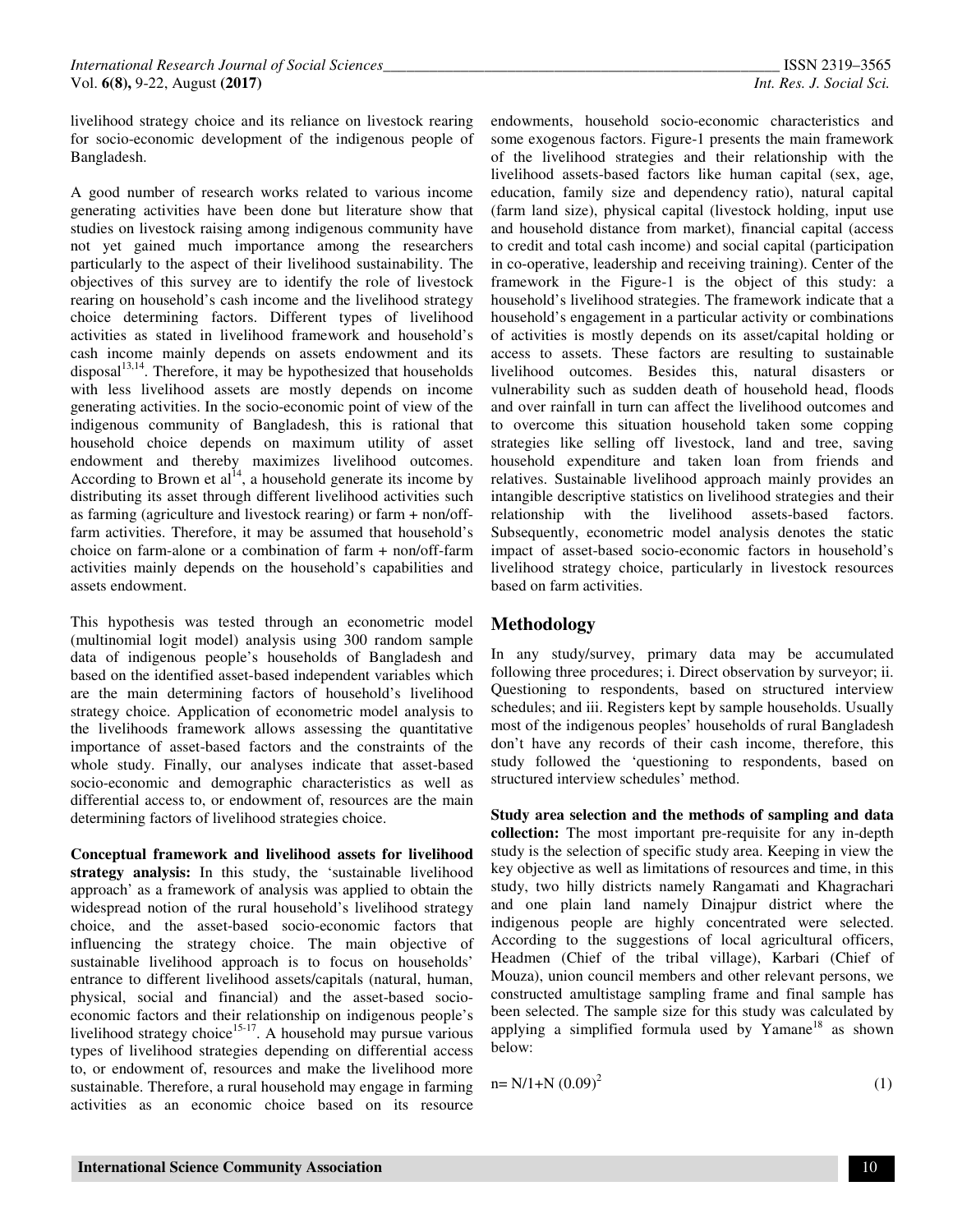Where: n=Sample size, N= Total population size (total household size) and  $e = (0.09)$  Level of precision. Using this above formula 303 households have been calculated, but to minimize non-sampling error this study only used 300 households as sample.

At first, Rangamati, Khagrachari and Dinajpur districts were purposively selected. Keeping in view the livelihood strategy of indigenous peoples' households, one Upazilla from each district and a total of 13 villages were selected randomly. Out of these 13; 6, 5 and 2 villages were taken from Rangamati, Khagrachari and Dinajpur districts respectively. Easy road communication and less risk were also considered for smooth data collection. In this survey, both qualitative and quantitative data were used. A structured interview schedules was used for the collection of primary data from sample *Adivasi* households, while, the secondary data was accumulated from different relevant secondary sources. The structured interview covered *Adivasis* livelihood, such as socio-demographic characteristics, economic empowerment, skill development, and participation in local institutions.

**Methods of data analysis:** Keeping in view the key objective as well as the nature of data available, different approaches of data analysis; descriptive and the econometric model were applied in this study. In case of descriptive analysis mean value, percentages and standard deviations were used to describe various aspects of sample respondents. Inferential statistics includes: one way ANOVA (F-test) and chi-square. Chi-square was used for only two categorical variables, while, to calculate the significant differences in mean value of more than two categories/ explanatory variables one way ANOVA (F-test) was used. To identify the factors that influences household's

livelihood strategies choice, we used an econometric model (multinomial logistic regression) analysis where the livelihood strategies act as dependent variables and found to be multi outcome. Statistical Package for Social Sciences (SPSS) version 20 and STATA 11were used for data analysis.

**Multinomial logit (MNL) model specification:** In case of more than two alternatives of a dependent variable and the household has to choose one (polytomous variables), we may use an econometric model which might be either multinomial logit or multinomial probit regression model. To assess the impact of descriptive variables upon dependent variable concerning numerous adoptions with un-organized response groups both of the models might be used<sup>19</sup>. However, multinomial probit is seldom used in empirical calculation as because of assessment difficulty to solve numerous incorporation associated to multivariate regular distribution<sup>20</sup>. Moreover, multinomial logit analysis displays a greater aptitude to calculate livelihood diversification and selection the variances between the livelihoods strategies of rural households $^{21}$ . It is a simple addition of the binary choice model for minimal outcomes. Therefore in this study, we engaged a multinomial logit model specification. This model made analysis of the determinants that inducing household's choices of livelihood activities regarding various choices. The multinomial logit model for a various choice problem is specified as follows:

According to Greene<sup>19</sup>, when the  $i<sup>th</sup>$  respondent faced with j choices, the utility choice may specify j as:

$$
U_{ij} = Z_{ij} \beta + \varepsilon_{ij} \tag{2}
$$



Figure-1: Conceptual framework of sustainable livelihoods approach<sup>16</sup>.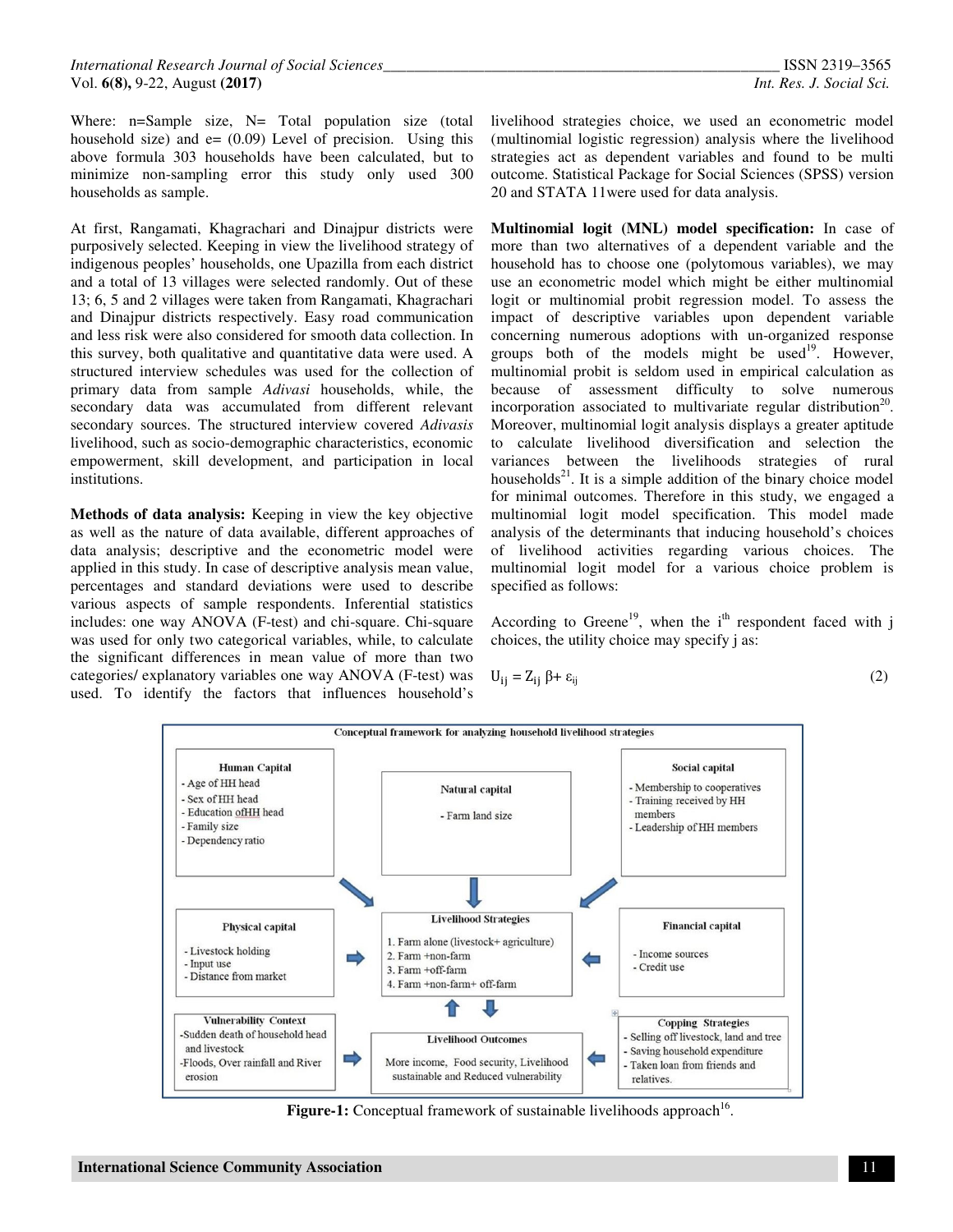*International Research Journal of Social Sciences\_\_\_\_\_\_\_\_\_\_\_\_\_\_\_\_\_\_\_\_\_\_\_\_\_\_\_\_\_\_\_\_\_\_\_\_\_\_\_\_\_\_\_\_\_\_\_\_\_\_\_* ISSN 2319–3565 Vol. **6(8),** 9-22, August **(2017)** *Int. Res. J. Social Sci.*

When the respondent's choice particularly is j, it may be model J log-odds ratios may be calculated and specified as speculate that among the *j* utilities U<sub>ij</sub> is the maximum. Therefore, the probability may be derived that choice j is made as follows:

$$
Prob (U_{ij} > U_{ik}) \text{ for all other } K \neq j \tag{3}
$$

Here;

 $U_{ij}$  is for the maximum utility of i<sup>th</sup> households when livelihood strategy is j,  $U_{ik}$  is for the maximum utility of i<sup>th</sup> households when livelihood strategy is k.

When household's maximum utility depends on income, then livelihood strategy choice become an optimal provision and asset based, which maximizes the utility of livelihood strategy choice<sup>14</sup>. Therefore, livelihood strategy choice of  $i<sup>th</sup>$  household's may be modeled by maximizing the utility of the  $j<sup>th</sup>$  livelihood strategy between J strategies as follows:

$$
max_j = E(U_{ij} = f_j(x_i) + \varepsilon_{ij}; j = 0...J
$$
 (4)

For J livelihood strategies, where the choice of  $i<sup>th</sup>$  household's maximizes the utility of  $j<sup>th</sup>$  livelihood strategy could be taken the value 1 and 0 otherwise. When a household with x characteristics and chooses j livelihood strategy, then the probability P<sub>ij</sub> may be modeled as follows:

$$
P_{ij} = \frac{\exp^{(Xi\beta j)}}{\sum_{j=0}^{J} \exp^{(Xi\beta j)}} = j=0
$$
 (5)

Along with that  $\sum\nolimits_{\,}^{J}_{\,$  j=0Pij=for any i

Here;  $P_{ij}$  = Probability of i<sup>th</sup> household's falling into j strategies,  $X =$  Probability response predictors,  $\beta_j =$  For  $j^{\text{th}}$  response category, covariate effects specification.

Normalization is assumed  $β1 = 0$  which removes indeterminacy in the model (this ascend because probabilities sum  $= 1$ , therefore, only J factors are needed to define the  $J + 1$ probability)<sup>22</sup>. Thus, exp Xi $\beta$ j = 1 suggesting that the general equation (5) above is equivalent to:

Prob (y<sub>i</sub> = j/x<sub>i</sub>) = P<sub>ij</sub> = 
$$
\frac{\exp^{(Xi\beta j)}}{1 + \sum_{j=1}^{J} \exp^{(Xi\beta j)}}
$$
, j=0, 2 .......J

and

Prob 
$$
(y_i = j/x_i) = P_{ij} = \frac{1}{1 + \sum_{j=1}^{J} \exp{(Xiijj)}}
$$
, (6)

Here;  $y = A$  variable which categories with  $0...J$  and polytomous in nature.

Note: The probability Pi1 is resulting as the limitation that the J probabilities sum =1. That is, Pi1 = 1− Pij. Like a binary logit follows:

In [pij/piJ] = x' (
$$
\beta j - \beta J
$$
) = x'  $\beta j$ , if, J = 0 (7)

**Coefficient interpretation:** Multinomial logit model and binary logit models are almost same in case of interpretations, thus multinomial logit model is considered as the extension of the binary logit models $^{23}$ . During multinomial case the provability assessment is made between j and J strategies (between any strategies with the last). In the multinomial model marginal effects are measured and thereby predicted probability assessments become more interpreted $^{24}$ . Therefore, in every marginal effect contains the sub vector of β, either as a probability or a weighted average and that may be appeared  $as\delta_{ij}$ . The marginal effect and probabilities of the individual character may be obtained by differentiating equation (7) with respect to the covariates and specified as follows:

$$
\delta_{ij} = P_{ij} \partial [\beta - \Sigma 1_j = 0 P_{ij} \beta_j] = P_{ij} [\beta - \beta -]
$$
\n(8)

Here,

 $\delta_j$  is used as a marginal effect, when the explanatory variable and the probability depends on j strategies.

**Multinomial logit model and the explanation of the variables:** Different livelihood strategies pursuit by indigenous people households are considered to be the dependent variable and the households were grouped on the basis of their choice of livelihood strategies. Therefore, for multinomial logit model we hypothesize the polytomous dependent variable with the following values: when the strategy choice is farm-alone (livestock + agriculture) then  $Y=1$ ; when farm + non-farm then  $Y=2$ ;  $Y=3$ , when the choice is farm  $+$  off-farm and when the strategy choice is the combination of farm  $+$  non-farm  $+$  offfarm then Y=4. Expected sign, measurement as well as the definition of independent variables are mentioned in Table-1.

#### **Results and discussion**

**Descriptive analysis:** During explanative and inferential analysis, some dissimilarity were identified between four livelihood groups in terms of households' assets (human, social, physical, financial and natural) based factors that affect the choices of livelihood strategies pursued by rural household. Ftests (ANOVA analysis) were used to compare the mean values of continuous variables in all livelihood groups. Subsequently, Chi-square tests were used to examine the statistical difference between the four groups of households. The results revealed that the four groups significantly differ to some extent in the terms of households' social, economic and institutional characteristics. According to F-values, 5 independent variables, namely educational level of household head (HHH), family size, land size, ownership of livestock and total annual cash income were found to differ significantly among the four groups (Table-2). The households who were pursuing farm-alone as their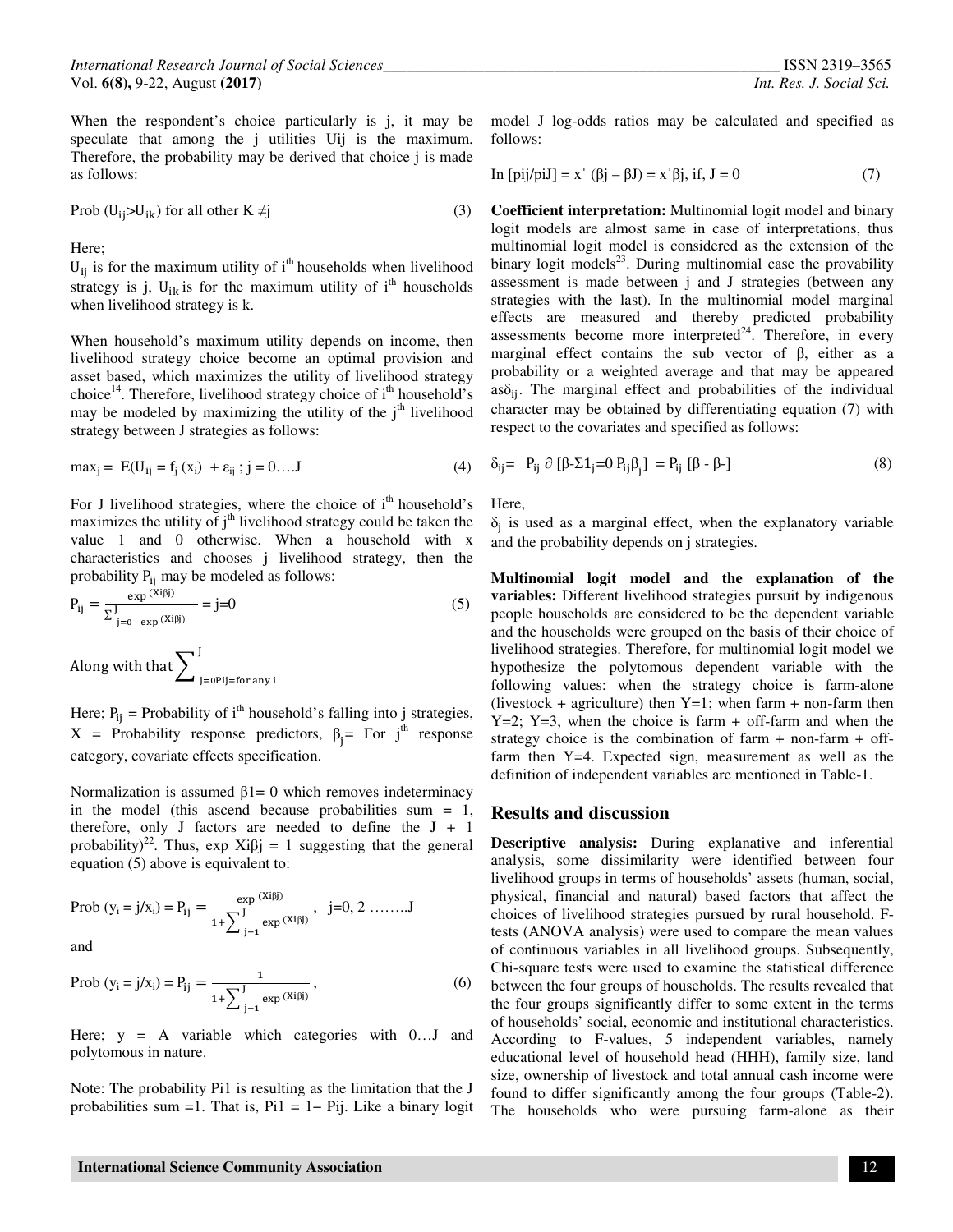livelihood were found to be relatively better land size than the others, with a significant  $(p<0.10)$  mean value of 1.21 hectare, while it were 0.95, 0.62 and 0.50 hectares respectively, for the rest three groups. Livestock holding was another important household characteristic which was sometimes considered as the scale of wealth measurement of sample household. The total mean value of the ownership of livestock in Livestock Unit (LU) is 2.16 LU for the households of the study. Proportionally, those household depending on farm-alone for their livelihood owned almost twice greater livestock than the rest of the categories with a significant difference at less than 1% probability level. Significant (p<0.05) variations were observed between four groups in terms of total annual cash income, and also for household head's educational level and family size at 10% level of significance (Table-2). Accordingly, 3 out of the 6 discrete variables were found to be significantly different among the four categories (Table-3). More specifically, the chi-square test revealed that access to credit, involvement in local leadership and receiving training were significantly (p<0.01 and p<0.05) different among the four groups.

**Household livelihood strategies and wealth category:** As mentioned before there are four different types of livelihood strategies pursued by sample households to earn their living and fulfill their objectives for improved and sustainable livelihood. From the survey result it was observed that a significant part, about 53.33% of the total sample households mainly depend on farm-alone (livestock based) livelihood strategies, while the rest (46.7%) part pursue non/off-farm activities along with farming to fulfill their requirement that farm-alone is incapable to do. Out of 46.7% households, about 32.66% derived their livelihood from farm + non-farm activities (Table-4). In this study, total sample households were categorized in three groups based on wealth and the chi-square test clearly indicated the significant (p<0.01) difference among that three wealth ranking groups in terms of livelihood strategy choice.

Comparing the three wealth categories, more proportion (83.33%) of better-off wealth ranking households pursue their livelihood based on farm-alone activities, while the same proportion (50%) for poor as well as medium wealth ranking sample households respectively, depends on the farm-alone strategy. About 36.92% of poor and 32.14% of medium wealth ranked households pursue the non-farm livelihood activities. Our results also revealed that besides, farm-alone strategy, most of the poor wealth ranking sample households are engaged in non/off-farm activities. The probable reason for the poor to participate in all kinds of livelihood strategies could be due to their interest to gain their effective outcomes from all kind of activities. However, the better-off wealth categories rely more on farm-alone activities than other livelihood strategies may be due to major asset possession (cultivable land size and livestock) than their counterparts (Table-5). Ghosh and Bharadwaj<sup>25</sup> also showed that the engagement of rural households in non-farm activities is one of the survival strategies.

**Household income composition of the livelihood activities:** In our study; crop sale (19.5%), income from livestock and the product of livestock sale (33.8%), petty trade (17.8 %) or small business, handicrafts, weaving or spinning, driving vehicles and causal wage were found to be the main sources of annual cash income for the sample households by its share. The study also indicated that a large variation within the groups of households having the same economic opportunities in both the size and sources of income. As shown in Table 5,on-farm activities dominantly pursued by all the three wealth ranking groups mostly by the medium and better off households with increasing share in income. Results of our study also revealed that, in term of income composition the poor households earn their annual cash income from livestock (30.3%), crop (19.7%), daily wages  $(12.47\%)$ , petty trade  $(13.8\%)$ , handcrafts  $(18.3\%)$  and weaving (3.3%), indicating that poor households are mostly pursue non/off-farm activities as the livelihood strategies with 50% share of cash income. In contrast, the increasing order of income from crop  $(40.1\%)$ , livestock  $(43.2\%)$ , and petty trade  $(12.1\%)$ , indicate the dependency of the better-off wealth ranking sample households' income on the farm-alone livelihood strategies. Likewise, on-farm activities (crop and animal production) were found to be the key sources of annual income for the medium wealth ranking sample households. Due to the endowment of better productive resources the medium and better-off households are engaged in on-farming income activities, while the lacks adequate productive resources influence the poor group to generate livelihood outcomes from non/off-farm livelihood strategies, which is also strengthened by  $\text{Berry}^{26}$ .

**Livelihood outcomes:** Livelihood outcomes refer the overall accomplishments or total returns/outputs of livelihood activities such as: generation of more cash income, improvement of wellbeing, vulnerability reduction, improvement in food safety and better use of natural assets of the sample households<sup>27;15</sup>. Household's livelihood strategies or activities based on proper use of assets resulting to the household's livelihood outcomes over time<sup>28</sup>. In terms of outcomes of this study, the income shares of the major three livelihood activities, the major income share (53.33%) comes from farm-alone, while the rest of income shares are distributed as non-farm (32.66%), off-farm (9.0%) and 5% from the combined share of non-farm + off-farm activities (Table-4). The results suggest that the poor and medium wealth ranking groups are mainly depending on non/off-farm livelihood activities and these dependency is a survival mechanisms but not viewed as a choice of livelihood strategies and act as a pushing factor in absence of alternative strategies. Therefore, non/off-farming strategies appear more of a coping mechanism rather than f to accumulate wealth and reduce poverty of the indigenous peoples' household. These results also indicate the limitations of the poor and less poor which lead them to pursue non/off-farm activities rather than livestock based on farm activities.

**The model result:** As specified in the methodology part, multinomial logit model was used for this study to assess the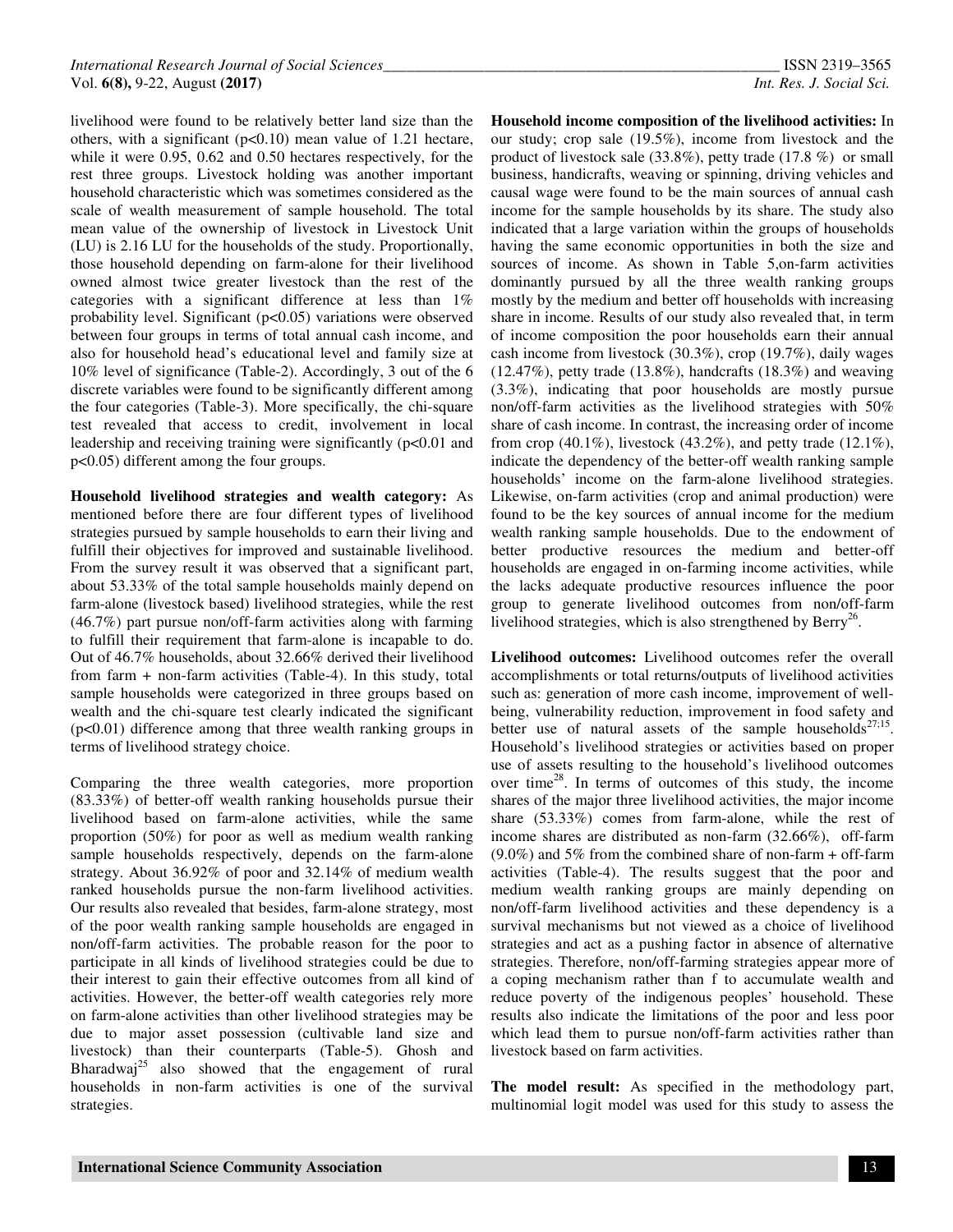influence of assumed asset-based (human, natural, social, physical, and financial) factors as the descriptive variables on households' livelihood strategies choice. The dependent variable is the group of households on acceptance of livelihood activities, taking a value of 1 for farm-alone household  $(n1=160)$ , a value of 2 is for farming + non-farming  $(n2=98)$ , a value of 3 for choosing farm + off-farm activities  $(n3=27)$  and a value of 4 for combined choice like farm + non-farm + off farm (n4=15) (Table-4). This study used the variance inflation factor (VIF) as well as the contingency coefficients to examine the grade of multicollinearity and connotation among descriptive variables, respectively. In addition, Hausman assessment<sup>29</sup> was used to test the rationality of the independence of the irrelevant alternatives (IIA). Based on this supposition the test result accept the null hypothesis of independence of livelihood

strategies and approve multinomial logit model (MNL) specification for analyzing determinants of livelihood strategy choice among the group of households. From the MNL model approximation of parameter only deliver the direction of the effect but not reflect the actual magnitude or unit probability change of the independent variables on the dependent variable. Therefore, statistically significant unit probability change might be measured only through the marginal effects from the MNL19,20. The maximum likelihood test ratio statistics indicated by the chi-square test (sign.  $= 0.0000$ ) is greatly significant, might be proposed that the model has strong explanatory power. In all cases, the first alternative farm-alone (livestock rearing + agriculture) was used as a base category to estimate coefficients of choice with other three alternatives.

|  |  |  |  |  | Table-1: Definition of variables used in MLM and expected sign. |
|--|--|--|--|--|-----------------------------------------------------------------|
|--|--|--|--|--|-----------------------------------------------------------------|

| Variables             | Description and measurement                                        | Expected sign |
|-----------------------|--------------------------------------------------------------------|---------------|
| Dependent variable    |                                                                    |               |
| $Y=1$ , Farm alone    | On-farm (Livestock +Agriculture)                                   |               |
| $Y=2$ , Farm + NF     | Combination of Farm and non-farm                                   |               |
| $Y=3$ , Farm + OF     | Combination of Farm and off-farm                                   |               |
| $Y=4$ , Farm + NF +OF | Combination of Farm +non-farm + off-farm                           |               |
| Code                  | Definition of independent variables                                |               |
| <b>SEXOHHH</b>        | Sex of household head is a dummy variable $(0=$ Female, $1=$ Male) | -ve           |
| <b>AGEOHHH</b>        | Age of household head in years                                     | $+ve$         |
| <b>EDULOHHH</b>       | Household head's education level                                   | $+ve$         |
| <b>FAMSOHH</b>        | Family size of the household in number                             | $+ve$         |
| <b>DEPRATIO</b>       | Dependency ratio of the household                                  | $+ve$         |
| <b>LANDSIZE</b>       | Land size owned by the household in hectares                       | -ve           |
| <b>LIVESHOL</b>       | Livestock hold by the household in livestock unit (LU)             | -ve           |
| <b>DISTFNMAR</b>      | Distance of the market from the household(kilometer)               | -ve           |
| <b>CREDACC</b>        | Credit accessed by the household $(0=No, 1=Yes)$                   | -ve           |
| <b>LEADER</b>         | Households involvement in social leadership $(1 = Yes, 0 = No)$    | $+ve$         |
| <b>MMTCOOP</b>        | Membership of the household in cooperatives $(1 = Yes, 0 = No)$    | $+ve$         |
| <b>INPUTUSE</b>       | Farm input use by the household $(1 = Yes, 0 = No)$                | -ve           |
| <b>TRAIN</b>          | Training received by the household $(1 = Yes, 0 = No)$             | -ve           |
| <b>INCOME</b>         | Total annual cash income of households $(1USD = 75$ Taka)          | $+ve$         |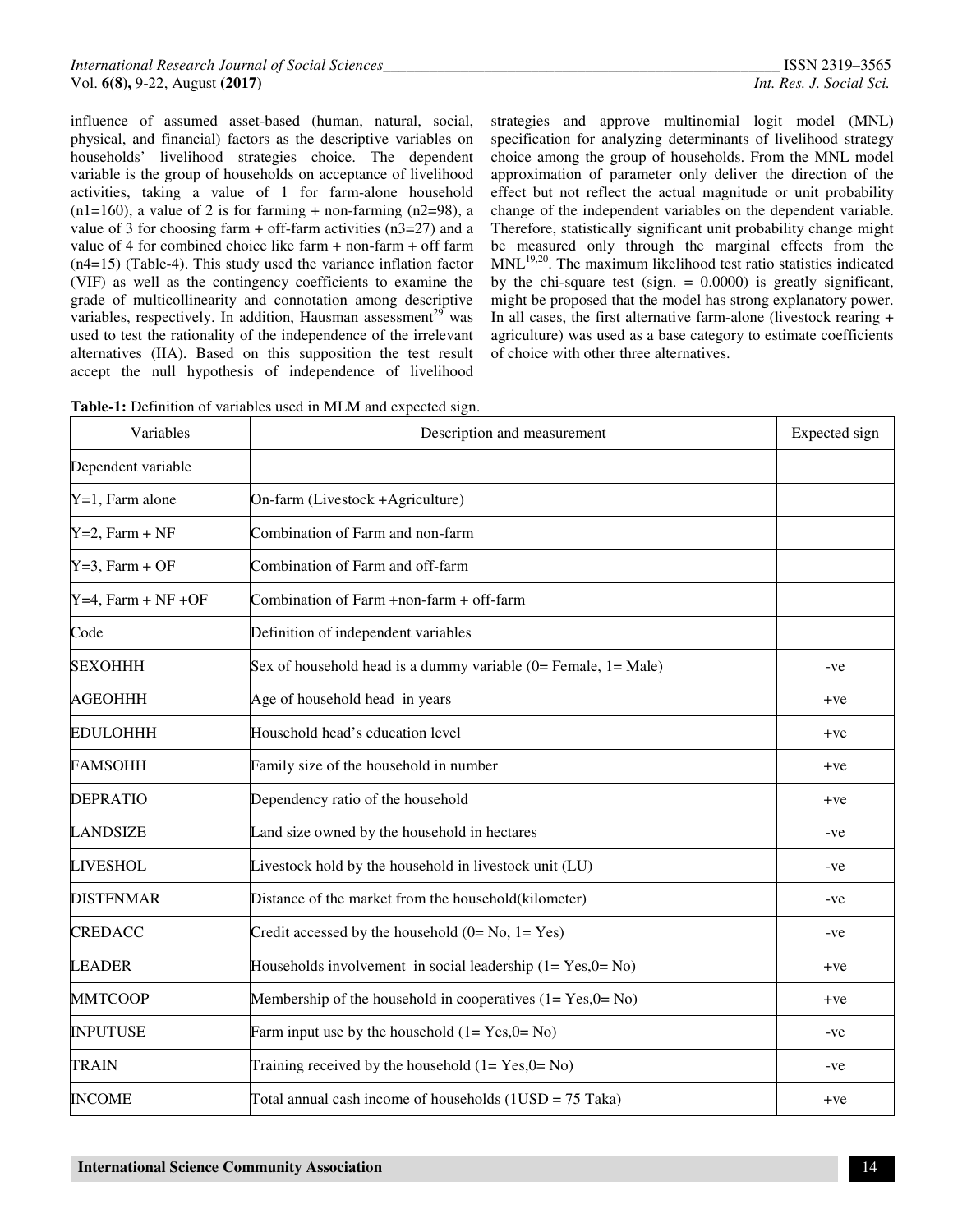|  |  | Table-2: Descriptive statistics for continuous independent variables. |  |
|--|--|-----------------------------------------------------------------------|--|
|  |  |                                                                       |  |

|                  |           | Livelihood strategies of the<br>household |         |                       |          |                   |            |  |  |  |
|------------------|-----------|-------------------------------------------|---------|-----------------------|----------|-------------------|------------|--|--|--|
| Variable         | Farm only | Farm +NF                                  |         | Farm +OF Farm +NF +OF | Total    | F-value           | P-value    |  |  |  |
|                  | Mean      | Mean                                      | Mean    | Mean                  | Mean     |                   |            |  |  |  |
| <b>AGEOHHH</b>   | 45        | 42.30                                     | 51.00   | 40.2                  | 46.92    | 0.67              | 0.45       |  |  |  |
| <b>EDULOHHH</b>  | 1.26      | 2.00                                      | 1.16    | 2.21                  | 1.29     | 2.11              | $0.087*$   |  |  |  |
| <b>FAMSOHH</b>   | 4.78      | 3.60                                      | 4.70    | 3.56                  | 4.56     | 2.47              | $0.093*$   |  |  |  |
| <b>DEPRATIO</b>  | 1.40      | 0.75                                      | 1.88    | 1.73                  | 1.64     | 2.12              | 0.12       |  |  |  |
| <b>LANDSIZE</b>  | 1.21      | 0.95                                      | 0.62    | 0.50                  | 0.97     | 1.61              | $0.084*$   |  |  |  |
| <b>LIVESHOL</b>  | 2.14      | 1.62                                      | 0.98    | 1.10                  | 2.16     | 9.65              | $0.001***$ |  |  |  |
| <b>DISTFNMAR</b> | 5.87      | 4.64                                      | 5.03    | 4.11                  | 5.56     | 0.36              | 0.76       |  |  |  |
| <b>INCOME</b>    | 89200.0   | 69220.5                                   | 47000.7 | 51600.7               | 67110.24 | $(\chi^2 = 14.9)$ | $0.025**$  |  |  |  |

Source: Survey result, 2016. \*\*\*, \*\* and \* represent the level of significance at 1%, 5% and 10% probability respectively.

# **Table-3:** Descriptive statistics for discrete independent variables.

|                 |                | Livelihood strategies of the households $(\%)$ |               |          |                   |       |          |            |
|-----------------|----------------|------------------------------------------------|---------------|----------|-------------------|-------|----------|------------|
| Variables       | Response       | Farm alone                                     | Farm<br>$+NF$ | Farm +OF | Farm +NF<br>$+OF$ | Total | $\chi^2$ | P-value    |
|                 | Male           | 75.42                                          | 100           | 89.69    | 53.33             | 80    |          |            |
| <b>SEXOHHH</b>  | Female         | 24.58                                          | $00\,$        | 10.31    | 46.67             | 20    | 7.94     | 0.58       |
|                 | Yes            | 24.43                                          | 83.33         | 7.21     | 53.33             | 22.7  | 17.21    | $0.001***$ |
| <b>CREDACC</b>  | N <sub>o</sub> | 75.57                                          | 16.67         | 92.79    | 46.67             | 77.3  |          |            |
|                 | Yes            | 93.29                                          | 94.73         | 95.23    | 100               | 94    | 11.03    | $0.001***$ |
| <b>LEADER</b>   | N <sub>o</sub> | 6.71                                           | 5.27          | 4.77     | $00\,$            | 6     |          |            |
|                 | Yes            | 49.04                                          | 54.79         | 25.86    | 41.66             | 45.66 | 3.76     | 0.51       |
| <b>MMTCOOP</b>  | N <sub>o</sub> | 50.96                                          | 45.21         | 74.14    | 58.44             | 54.34 |          |            |
| <b>INPUTUSE</b> | Yes            | 40                                             | 30.61         | 41.66    | 53.33             | 37.66 | 1.33     | 0.67       |
|                 | N <sub>o</sub> | 60                                             | 69.39         | 59.44    | 46.67             | 62.34 |          |            |
|                 | Yes            | 92.61                                          | 89.69         | 100      | 71.42             | 91    | 7.69     | $0.031**$  |
| <b>TRAIN</b>    | No             | 7.39                                           | 10.31         | $00\,$   | 28.58             | 9     |          |            |

Source: Survey result 2016, \*\*\* and \*\* represent the level of significance at 1% and 5% probability respectively.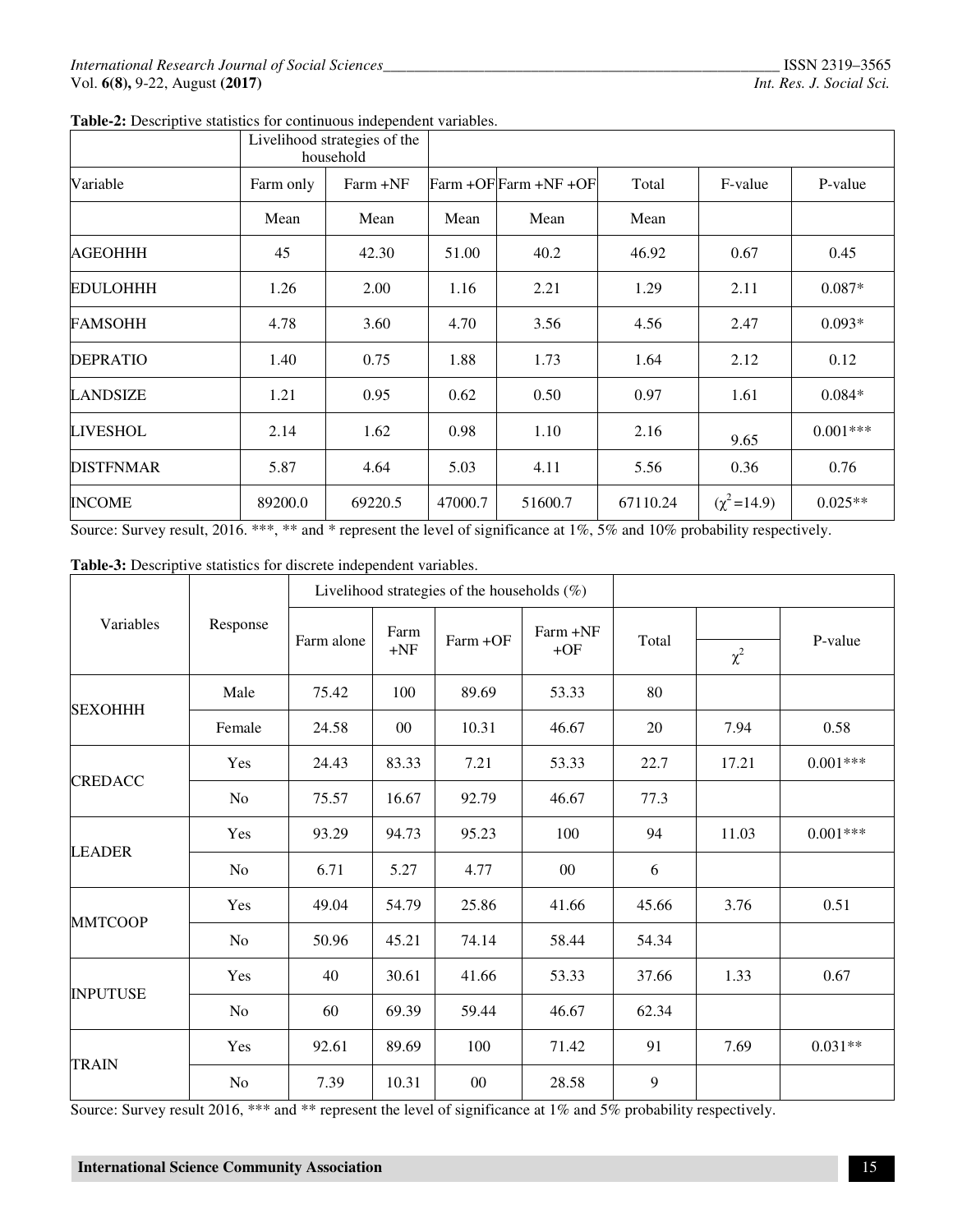**Table-4:** Livelihood strategies of sample households by wealth category.

| Livelihood strategies | Total sample |       | Poor $(N=130)$ |       |             | Medium $(N=140)$ | Better off $(N=30)$ |       |  |
|-----------------------|--------------|-------|----------------|-------|-------------|------------------|---------------------|-------|--|
|                       | n            | $\%$  | $\mathbf n$    | $\%$  | $\mathbf n$ | $\%$             | n                   | $\%$  |  |
| Farm alone            | 160          | 53.33 | 65             | 50.00 | 70          | 50.00            | 25                  | 83.33 |  |
| $Farm + NF$           | 98           | 32.66 | 48             | 36.92 | 45          | 32.14            | 5                   | 16.67 |  |
| $Farm + OF$           | 27           | 9.00  | $\tau$         | 19.29 | 20          | 14.28            | $\mathbf{0}$        | 0.00  |  |
| $Farm + NF + OF$      | 15           | 5.00  | 10             | 7.69  | 5           | 3.50             | $\theta$            | 0.00  |  |
| Total                 | 300          | 100   | 130            | 43.3  | 140         | 46.7             | 30                  | 10    |  |
| $\chi^2$ 9.896        |              |       |                |       |             |                  |                     |       |  |
| $0.001***$<br>P-value |              |       |                |       |             |                  |                     |       |  |

\*\*\* represents the level of significance at 1% probability.

**Table-5:** Households' total annual cash income composition.

|                             | Wealth category of HH $(\%)$ |                  |                   |                 |
|-----------------------------|------------------------------|------------------|-------------------|-----------------|
| Cash income composition     | Poor $(N=130)$               | Medium $(N=140)$ | Better-off (N=30) | Total $(N=300)$ |
| On-farm                     | 50                           | 50               | 83.3              | 53.3            |
| Crop                        | 19.7                         | 16.9             | 40.1              | 19.5            |
| Livestock and their product | 30.3                         | 33.1             | 43.2              | 33.8            |
| Non-farm                    | 36.9                         | 32.1             | 16.6              | 32.6            |
| Petty trade                 | 13.8                         | 19.3             | 12.1              | 17.8            |
| Handcrafts                  | 18.3                         | 7.4              | 3.4               | 9.4             |
| Weaving/spinning            | 3.3                          | 5.4              | 1.1               | 4.3             |
| Fishing                     | 1.5                          | 00               | $00\,$            | 1.1             |
| Off-farm                    | 13.07                        | 17.8             | $00\,$            | 14.00           |
| Daily labor in local area   | 9.07                         | 1.8              | $00\,$            | 8.2             |
| Daily labor near unban      | 1.7                          | 0.7              | 00                | 1.5             |
| Wage labor in other area    | 1.7                          | 5.2              | 00                | 2.1             |
| Driving vehicle             | 0.6                          | 10.1             | 00                | 2.2             |
| Total mean of cash income   | 52720.17                     | 69970.25         | 99150.62          | 67110.24        |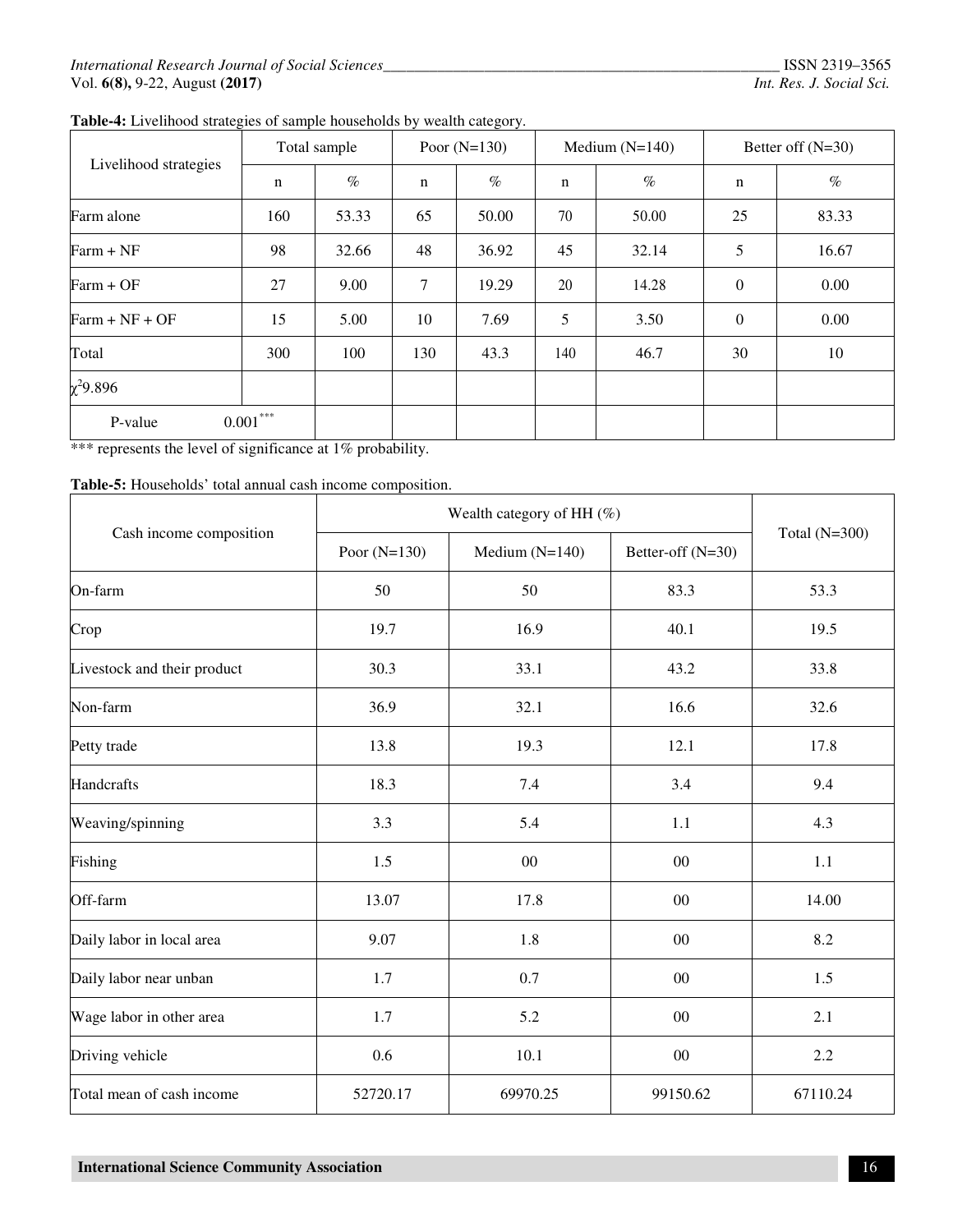|                          |           | Households' livelihood strategies |                    |              |                |                    |           |                           |                    |  |  |  |  |
|--------------------------|-----------|-----------------------------------|--------------------|--------------|----------------|--------------------|-----------|---------------------------|--------------------|--|--|--|--|
| Variable                 |           | Farm +non-farm                    |                    |              | Farm +off-farm |                    |           | Farm+ non-farm + off-farm |                    |  |  |  |  |
|                          | Coef.     | P-value                           | Marginal<br>effect | Coef.        | P-value        | Marginal<br>effect | Coef.     | P-value                   | Marginal<br>effect |  |  |  |  |
| <b>SEXOHHH</b>           | $-.3236$  | 0.517                             | $-.0375$           | $-1.942$     | $0.011**$      | $-.0404$           | $-1.315$  | 0.134                     | $-0.0126$          |  |  |  |  |
| <b>AGEOHHH</b>           | .0369     | $0.017**$                         | .0088              | .02011       | 0.556          | .00003             | .0306     | 0.414                     | .00015             |  |  |  |  |
| <b>EDULOHHH</b>          | $-.2541$  | $0.001***$                        | $-.0584$           | $-.2002$     | $0.041**$      | $-.0016$           | $-.2705$  | $0.012**$                 | $-.00293$          |  |  |  |  |
| <b>FAMSOHH</b>           | $-.1750$  | 0.111                             | $-.0415$           | $-.2651$     | 0.141          | $-.0041$           | $-.0144$  | 0.942                     | .0016              |  |  |  |  |
| <b>DEPRATIO</b>          | $-.0796$  | 0.716                             | $-.0135$           | $-.2351$     | 0.439          | $-.0044$           | $-.3963$  | 0.292                     | $-.00709$          |  |  |  |  |
| <b>LANDSIZE</b>          | $-1.6521$ | $0.011**$                         | $-.3587$           | $-2.357$     | $0.068*$       | $-.0346$           | $-2.673$  | $0.082*$                  | $-.03713$          |  |  |  |  |
| <b>LIVESHOL</b>          | $-.4922$  | $0.000***$                        | $-.10152$          | $-1.158$     | $0.000***$     | $-.0218$           | $-.8756$  | $0.003***$                | $-0.0125$          |  |  |  |  |
| <b>INPUTUSE</b>          | $-.4064$  | 0.420                             | $-.08349$          | $-1.247$     | $0.069*$       | $-.0239$           | $-.4276$  | 0.573                     | $-.00417$          |  |  |  |  |
| <b>CREDACC</b>           | .1429     | 0.772                             | .06232             | $-1.635$     | $0.069*$       | $-.0384$           | $-1.125$  | 0.221                     | $-.02311$          |  |  |  |  |
| <b>TRAIN</b>             | $-.1907$  | 0.698                             | $-.02013$          | $-.7898$     | 0.278          | $-.0151$           | $-1.999$  | $0.033**$                 | $-.0279$           |  |  |  |  |
| <b>DISTFNMAR</b>         | $-.0247$  | 0.568                             | $-.0057$           | $-.0782$     | 0.184          | $-.00149$          | $-.0627$  | 0.377                     | $-.00088$          |  |  |  |  |
| <b>MMTCOOP</b>           | $-.2263$  | 0.603                             | $-.0557$           | .3477        | 0.635          | .01060             | $-.4466$  | 0.588                     | $-.00701$          |  |  |  |  |
| <b>LEADER</b>            | $-1.128$  | $0.016**$                         | $-.2718$           | $-.6025$     | 0.510          | $-.00113$          | $-0.7219$ | 0.452                     | $-.00343$          |  |  |  |  |
| <b>INCOME</b>            | .7415     | $0.013**$                         | .1711              | .4650        | 0.165          | .0022              | 1.016     | $0.045**$                 | .01291             |  |  |  |  |
| <b>CONSTANT</b>          | $-4.1802$ | 0.112                             |                    | 4.078        | 0.3118         |                    | $-3.551$  | 0.232                     |                    |  |  |  |  |
| No. of obs.              |           |                                   |                    | 300          |                |                    |           |                           |                    |  |  |  |  |
| Log likelihood           |           |                                   |                    | $-221.427$   |                |                    |           |                           |                    |  |  |  |  |
| LR chi <sup>2</sup> (58) |           |                                   |                    | 241.13       |                |                    |           |                           |                    |  |  |  |  |
| Prob> $\text{chi}^2$     |           |                                   |                    | $0.0000$ *** |                |                    |           |                           |                    |  |  |  |  |
| Pseudo R2                |           |                                   |                    | 0.4013       |                |                    |           |                           |                    |  |  |  |  |

#### **Table-6:** Multinomial logit model results showing households' choice of livelihood strategies.

\*\*\*, \*\*, and \* stand for significant at 1%, 5% and 10% level. Standard errors and z-ratio are not reported here because of space limitation.

**Interpretation of econometric results:** From the interpretation of econometric results it was found that among 14 assumed explanatory variables six, six and five variables were significantly affecting the livelihood strategies choice of sample households into non/off-farm activities (Table-6). The reasonable inference and marginal impact of the assed-based factors or significant independent variables on the selection of households' livelihood activities are presented as follows:

Sex (SEXOHHH): Socio-economically negative impact of gender on household's access to assets greatly affects livelihood  $\frac{1}{2}$  diversification<sup>22</sup>. In the study, it was found that sex had a negative and significant  $(p<0.05)$  impact on the diversification of sample household's livelihood strategies choice into off-farm activities. From our results it is denoted that female headed households are not participating in off-farm livelihood strategies.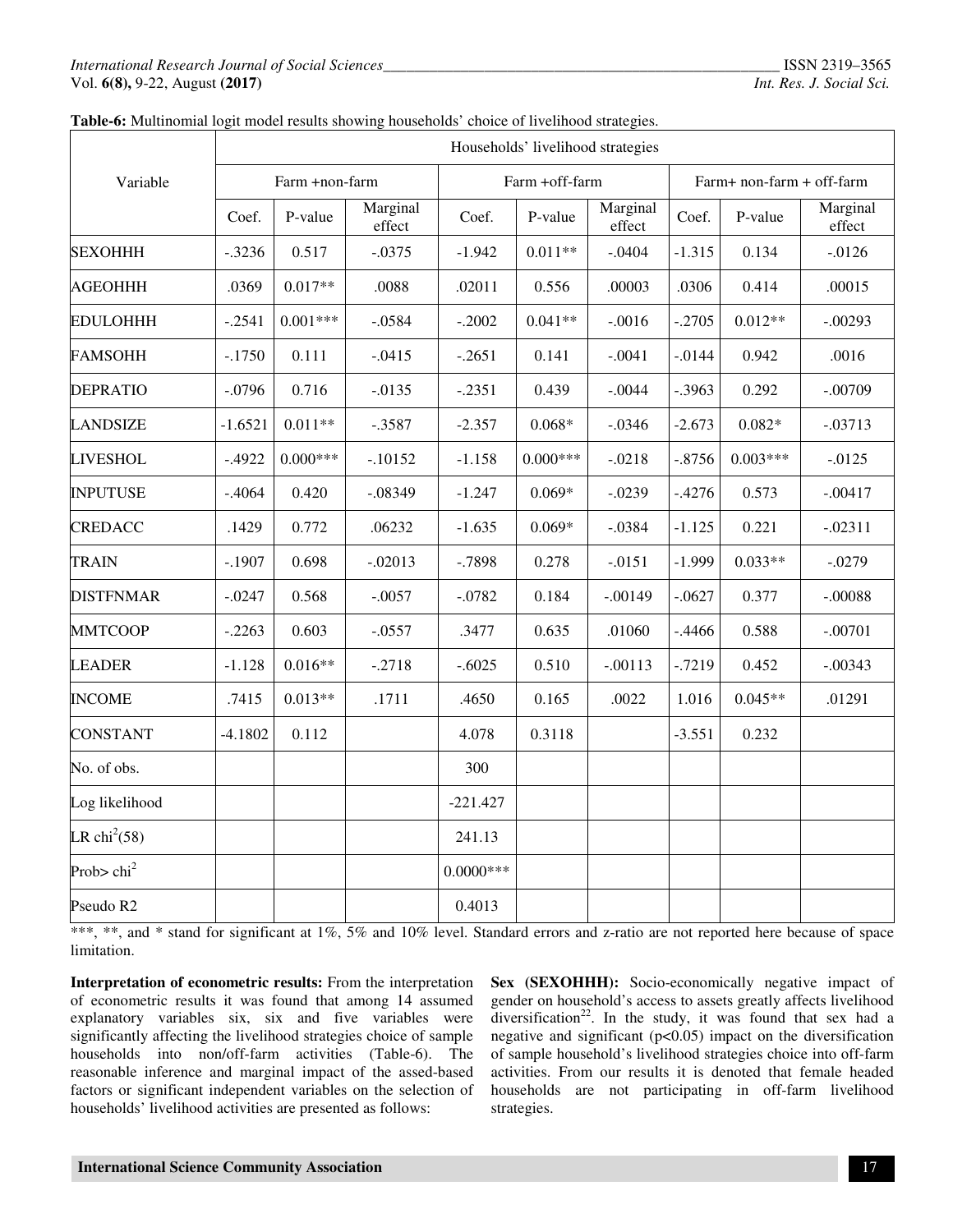This result denotes that the households headed by female are less probable to partake in off-farm activities. The probable intention is that female headed households have extra household tasks in family managing. In contrast, male headed households have more propensities to increase their income by means of diverse strategies. When other possessions keep constant, the probability of a household expanding into off-farm strategies reduces by 4% in case of female head household. These findings are also supported by the result of Ellis<sup>8</sup> and Adugna<sup>24</sup>.

**Age (AGEOHHH):** The household head's age positively and significantly (p<0.05) affects the household's livelihood strategies choice into farm + non-farm activities. This study indicates that old aged farmers are very much interested to expand the income strategies into non-farming activities. The probable justification for positive association is that as age increases farmers have more chances to have more children, this in turn helps availability of labor to engage in diverse activities. The second reason, the increment in the number of children may result in more family members and this can create more demand for basic necessities. From the model result, if other variables remain constant, the likelihood of a household strategies choice into off-farm activities is amplified by 0.8% with a unit change in age. This result is consistent with previous studies<sup>30,8</sup>, that show household-head age is the main driving force towards livelihood diversification.

**Household head education level (EDULOHHH):**  Achievement through education illustrates one of the most significant factors of income earning from non-farm activities. This study indicates that education level of household head negatively and significantly affects the household livelihood strategies choice into non-farm, off-farm and a combination of non-farm + off-farm strategies at 1% and 5% level of significance, respectively. This result opposes the prior expectation that, household heads with a level of education have more chance to contribute in non-farming activities; consequently, this person has more prospects to maintain jobs in non-farm than on-farm. The potential clarification is that most of the sample household's head attained normal education with below primary level which not adequate to be officially working, and ability challenging income options. Keeping other variables constant, the probability of a household's expanding into non-farm, off-farm and combination of non-farm + off-farm strategies decreases by 5%, 0.1% and 0.2%, respectively. This is similar to other findings $^{31}$ .

**Farm land size (LANDSIZE):** The econometric model results revealed that household's land ownership area has a negative and significant relationship with the livelihood strategies choice into non-farm, off farm and non-farm + off-farm activities at  $5\%$ and 10% level of significance, respectively. Therefore it may be suggested that indigenous people households that have more land are more involved in livestock based farming activities and thereby intensifying their annual cash income. The model results imply the possibility of spreading to non-farm, off-farm

and combining non-farm and off-farm activities decreases by 35%, 3.4% and 3.7%, respectively, for those farmers with large farm size in hectare. Similar studies by Tesfaye<sup>32</sup> and Mujib et  $a^{33}$  reveals that insufficient arable land sizes have a positive and significant association of household's livelihood strategies diversification into non/off farm activities.

**Livestock holding (LIVESHOL):** Livestock is a core and liquid asset for improvement of livelihood. This study indicates that the possession of livestock in LU negatively and significantly affects the household livelihood strategies choice into non-farm, off-farm and a combination of non-farm + offfarm strategies at less than 1% probability levels. The results directs that a household having bigger size of livestock are less probable to expand the living strategies into non/off-farm activities in compared to small number of LUs pursuers. In the study area, mainstream of indigenous people's household depend on livestock production for their farm income. The income produced from livestock helps households to accomplish family prerequisite including food. Here, households who can get the essential quantity of foodstuff from livestock product may not implicate in additional income producing activities because of their objective is to intensify their asset holding. Instead, households that has insufficient livestock they are expanding their sources of income assortment by partaking into non/off-farm livelihood activities and thereby hasten the degree of divergence. Rendering to the study, when other variables are constant, the likelihood of expanding the livelihoods to non-farm, off-farm as well as the combination of non-farm + off-farm strategies are decreases by 10%, and 2%, 1% respectively, in compare to those household with more LU. Different previous studies also support this notion<sup>24; 34</sup>.

**Inputs use (INPUTUSE):** Use of improved farm inputs like chemical fertilizer, quality seeds and improved breed of livestock has negative and significant  $(p<0.10)$  inspiration on the household choice of selecting expanded income approaches into farm + off-farm strategies. Study results denotes that the households with significant access to use of recent farm inputs are less probable accept farming with off-farming activities as a livelihood strategy than those who have no contact. The probable explanation is that using current technology most possible increase the invention and efficiency of crops and livestock product, and this can support household to get admission to more food and produce more income to facilitate their family necessities. When other factor kept constant, the model result exhibited that the likelihood of selecting farm with off-farm activities is decline by 2.3%. This study drives along with the result by Woinishet<sup>35</sup> and compete with the conclusion by Adugna<sup>24</sup> in that use of agricultural input positively associated to livelihood diversification.

**Access to credit (CREDACC):** This study revealed that Access to credit negatively and significantly affects the household's livelihood strategies choice into off-farm activities at 10% level of significance.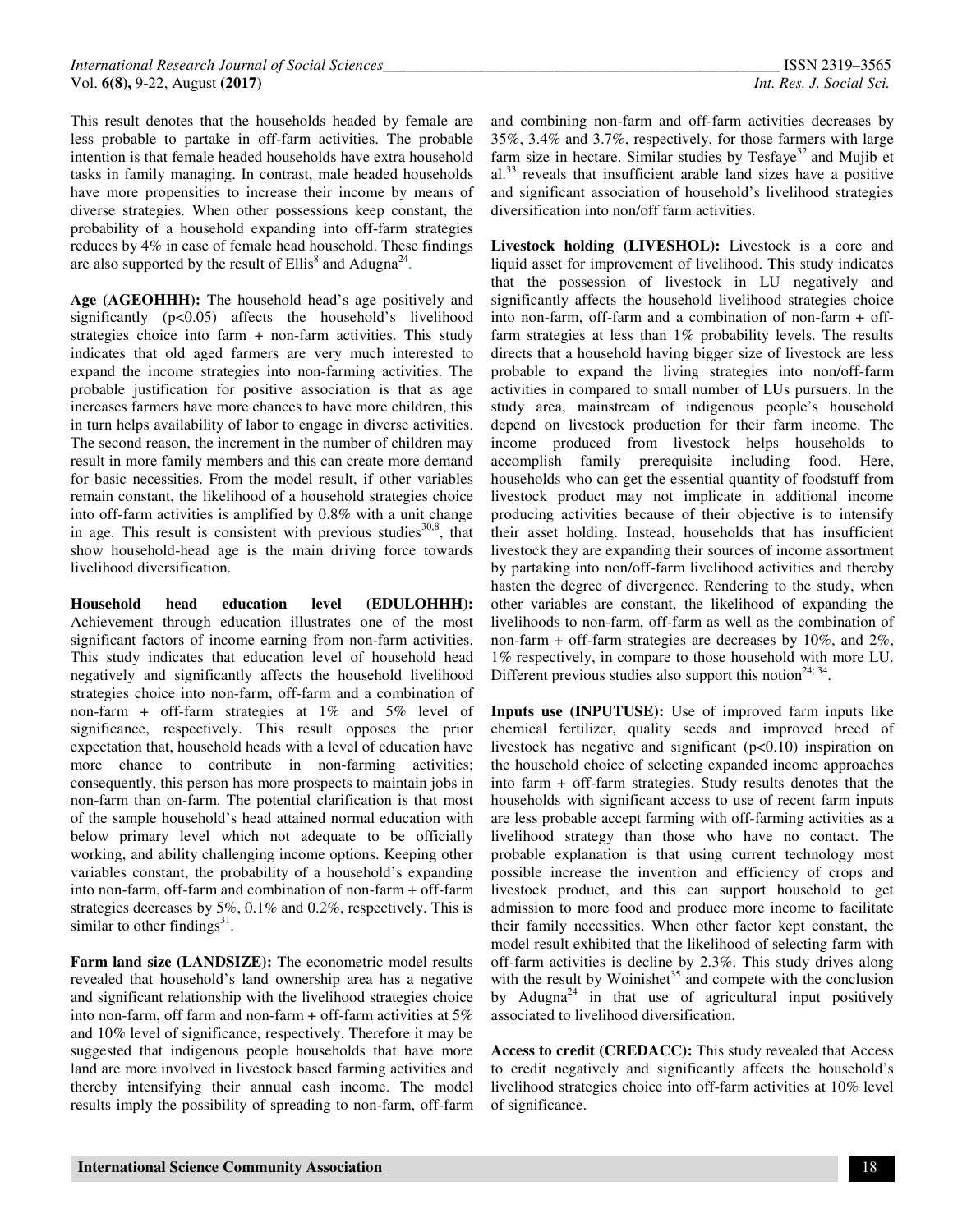Our results suggest that the probability of contributing in expanded income strategy decline by 3.8% for a household who have the access to credit. From these negative influences it may be recognized to the statistic that the use of credit permits families to monitor on-farm strengthening by retrieving farm efforts which finally may expands the output, which is similar to other findings $^{36}$ .

**Training (TRAIN):** The model result indicates that training on agricultural and livestock rearing had negative and significant influence on livelihood strategies choice into the combination of non-farm + off-farm livelihood activities at  $5\%$  probability level. The probable reason is that training enhances skills, knowledge and experiences, which help households to get better production, and thereby leads to obtain more income to fulfill their family requirements. The finding of the model result also depicts that, when other factor kept constant, the chance of diversifying the income strategies into the combination of nonfarm  $+$  off-farm activities drop by 2.7%. As opposed to this study, Dilruba and  $\text{Roy}^{30}$  indicate the positive association of training and livelihood diversification.

**Leadership of household head (LEADER):** Household head's participation in local leadership positively and significantly (p<0.05) inspire household livelihood strategies choice into non-farm activities. The study results infers that household head's participation in leadership activities influence them to expand living strategies into non-farm strategies. The conceivable cause may be household heads' sharing in local leadership may help to gather informative knowledge and experience. Other factors kept constant, the marginal effect of the model result shows that the probability of choosing farming with non-farming as a livelihood strategy is amplified by 27.1% for the household who have the participation in leadership activities. This finding is also supported by the results of Dilruba and  $\text{Roy}^{30}$ .

**Household cash income (INCOME):** As predicted, total annual cash income positively and significantly  $(p<0.05)$ motivate household livelihood strategies choice into non-farm as well as the combination of non-farm  $+$  off-farm activities. The justified cause is that the households with different sources of income can easily engage themselves in different types of non/off-farming activities and able to earn more income and that increased income leads them to invest in more income generating activities. Other factors kept constant, the marginal effect of the model result shows that the probability of choosing non-farm and the combination of non-farm  $+$  off-farm as a livelihood strategies are amplified by 17.1% and 1.2%, respectively for the households who have the participation in diverse livelihood activities. This finding is also supported by the results of previous studies $35,37-38$ .

**Vulnerability context and household copping strategies:**  Vulnerability denotes to changeable actions that can weaken livelihoods and cause people to fall into poverty or hardship.

Some of these measures have an unexpected commencement (e.g. cyclones) while others change over a long period (e.g. soil fertility, conflict), but all can have undesirable possessions on livelihoods<sup>39</sup>. *Adivasi* community is generally a very vulnerable group. Naturally this group is more prone to crisis events such as sudden illness or death of household head or natural disasters as they rarely have any means of tackling let alone overcome such situation on their own, and naturally in the event of such crises, they are plunged into even deeper poverty<sup>4</sup>. Different types of natural disasters or crises, e.g., over rainfall, flood and river erosion (especially for plain-land) or accidental death of livestock animals were faced by *Adivasi* households. They also reported that robbery or land disputes frequently happened.

*Adivasi* are not always able to cope with the difficulties that they face<sup>4</sup>. In the study, we found the number of incidences where the *Adivasi* households resorted to a negative or harmful coping strategy for instance selling off their mainassets like livestock, poultry, land and tree to cope with crisis. Besides they also practiced such kind of the positive coping mechanisms in any crisis, i.e. use of saving household expenditure and informal assistance like taken loan from friends or relatives.

# **Conclusion**

Using data from 300 sampled rural households of indigenous people in Bangladesh, four livelihood strategies are identified and analyzed; on-farm (livestock rearing + agriculture), farmalone plus non-farm, farm-alone plus off-farm and the combination of farm  $+$  non-farm  $+$  off-farm. On the basis of study result it is rational to discourse the limitations of the indigenous people households in selecting livelihood activities and the linkages of farm with non/off-farm also need to be considered as well. Though, agriculture has a vital role as a source of income for livelihoods of indigenous people households. However, due to small farm size, uncontrolled population growth, land topography, environmental disaster; the total production from crop is declining day by day, and for this reason livestock took place as an alternative income earning option other than farming activities. In addition, the contribution made by non-farm or off-farm activities to indigenous people households is important for the poor wealth ranking group, although these livelihood activities and these dependency is a survival mechanisms but not viewed as a choice of livelihood strategies and act as a pushing factor in absence of alternative strategies.

According to the survey results, total annual cash income positively and significantly (p<0.05) motivate household livelihood strategies choice into non-farm as well as the combination of non-farm  $+$  off-farm activities. The households with different sources of income can easily engage themselves in different types of non/off-farming activities. However, the better the land size and more livestock possession has the more tendencies for household to pursue farm-alone income strategy with significant outcome in case of total income as well as food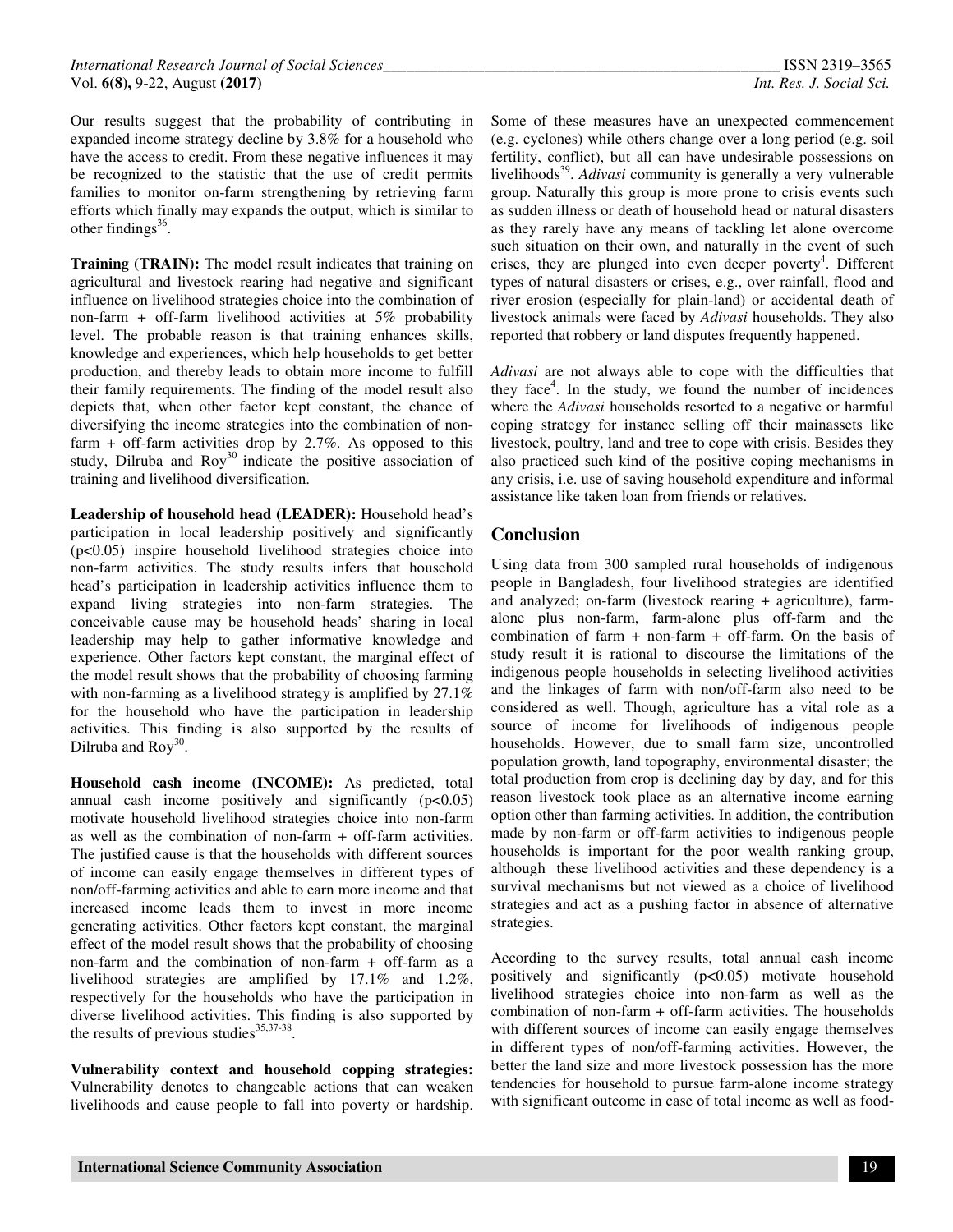security rather than diversify their livelihood activities with a broad option. The results of this study also indicate that low resources endowments was main characteristics of poor wealth groups and this insufficient resource could not enable them to generate sufficient livelihood outcome. To overcome the situation, mainstream of poor wealth ranking households pursue other livelihood options rather than farm-alone, which is not worthy.

The descriptive and inferential analysis (F-test, chi-square econometric models) displayed that among the categories of sample households regarding family size have a significant differences, household head education level, ownership of livestock, land size, income source, and credit access. The econometric model result indicates that out of the 14 hypothesized variables in the model, 10 were found to significantly influence household's adoption of alternative livelihood strategies at 1%, 5% and 10% probability levels. These variables include sex, age, education, farm size, livestock ownership, participation in social leadership, annual cash income, credit access, input use, and training. Consequently, the multinomial logit model results suggest that the household head's contribution in leadership activities as well as the age of household head has a positive and significant association in the choice of non-farming livelihood strategies. However, the level of education of household head, land ownership as well as livestock holding in LU has the negative and significant effect on the livelihood divergence into non/off-farming activities as well as to the combination of non-farm and off-farm livelihood strategies. In addition, the variable income positively and significantly inspire the livelihood strategies choice into nonfarm and combination of non-farm and off-farming strategies. Likewise, access of credit and input use had negative and significant influence on the household decision of selecting diversified livelihood strategies into farm and off-farming strategies, while training of household has negative and significant influence on livelihood strategies choice into farm plus non-farm plus off-farm activities.

On the basis of our study results, the subsequent policy recommendations are likely parts of involvement which might assistance to accept best substitute livelihood strategies in the study area. i. Center Government along with other responsible authority may take required steps to produce consciousness across the indigenous people's community to let women and men simultaneously participate in all advance events since sex variable has negative and significant influence on household livelihood strategies choice. ii. More consideration would be paid in increasing household heads' education level through forming and creating formal as well as informal education since education and training have an important role in diversification of livelihood strategies. iii. Center Government along with other responsible authority may take required steps for the improvement of livestock sector by accumulating improved breeds, better veterinary services, improved forage, easy marketing facilities, credit access facilities and enhanced the

livestock production that aimed at improving rural household welfare in general and food security status. iv. The significantly negative impact of land size on the divergence of livelihood strategies choice suggests responsible authority to take necessary steps especially for land asset-poor households. v. Policy formulation to cover the approach to resolve socioeconomic difficulties by evolving and strengthening costeffective organization and encouraging more income generating opportunities due to the strong positive association of total annual cash income on livelihood strategies of the household. vi. Timely promoting credit access and adequate supply of modern technology and extension services to curb the strong negative association of credit access and input use with the diversification of livelihood strategies into non-farm as well as off-farm activities.

### **Acknowledgement**

The authors acknowledge Department of Political Science, University of Chittagong, Chittagong, Bangladesh, for data enumeration during primary data collection.

#### **References**

- **1.** de Oilveira Godinho F. (2008). The United Nations Declaration of Indigenous People and the Protection of Indigenous Rights in Brazil. (Editors) A. Von Bongdandy and R. Wolfrum. Max Planck Year Book of UN Law, 12: 247- 286.
- **2.** Uddin M.K. (2006). Paper presented at the biennial conference of IPRA at its Commission for the Rights of Indigenous People held in the University of Calgary. Canada from  $29<sup>th</sup>$  June-3<sup>rd</sup> July 2006.
- **3.** BBS (1998). Statistical Year Book of Bangladesh*.* Bangladesh Bureau of Statistics, Ministry of Planning, Dhaka Bangladesh.
- **4.** Barkat A., Hoque M., Halim S. and Osman A. (2008). Study on the land dispossession and alienation of *Adibavis*in the plain district of Bangladesh. *Human Development Research Centre and Oxfam GB*, Bangladesh.
- **5.** Ellis F. (2000). The determinants of rural livelihood diversification in developing countries. *Journal of Agricultural Economics*, 51(2), 289-302.
- **6.** Smith D.R., Gordon A., Meadows K. and Zwick K. (2001). Livelihood diversification in Uganda: patterns and determinants across two rural districts. *Food Policy*, 26(4), 421-435.
- **7.** Deininger K. and Olinto P. (2001). Rural non-farm employment and income diversification in Columbia. *World Development*, 29(3), 455-465.
- **8.** Ellis F. and Freeman H.A. (2004). Rural Livelihoods and Poverty Reduction Policies. London: Routledge.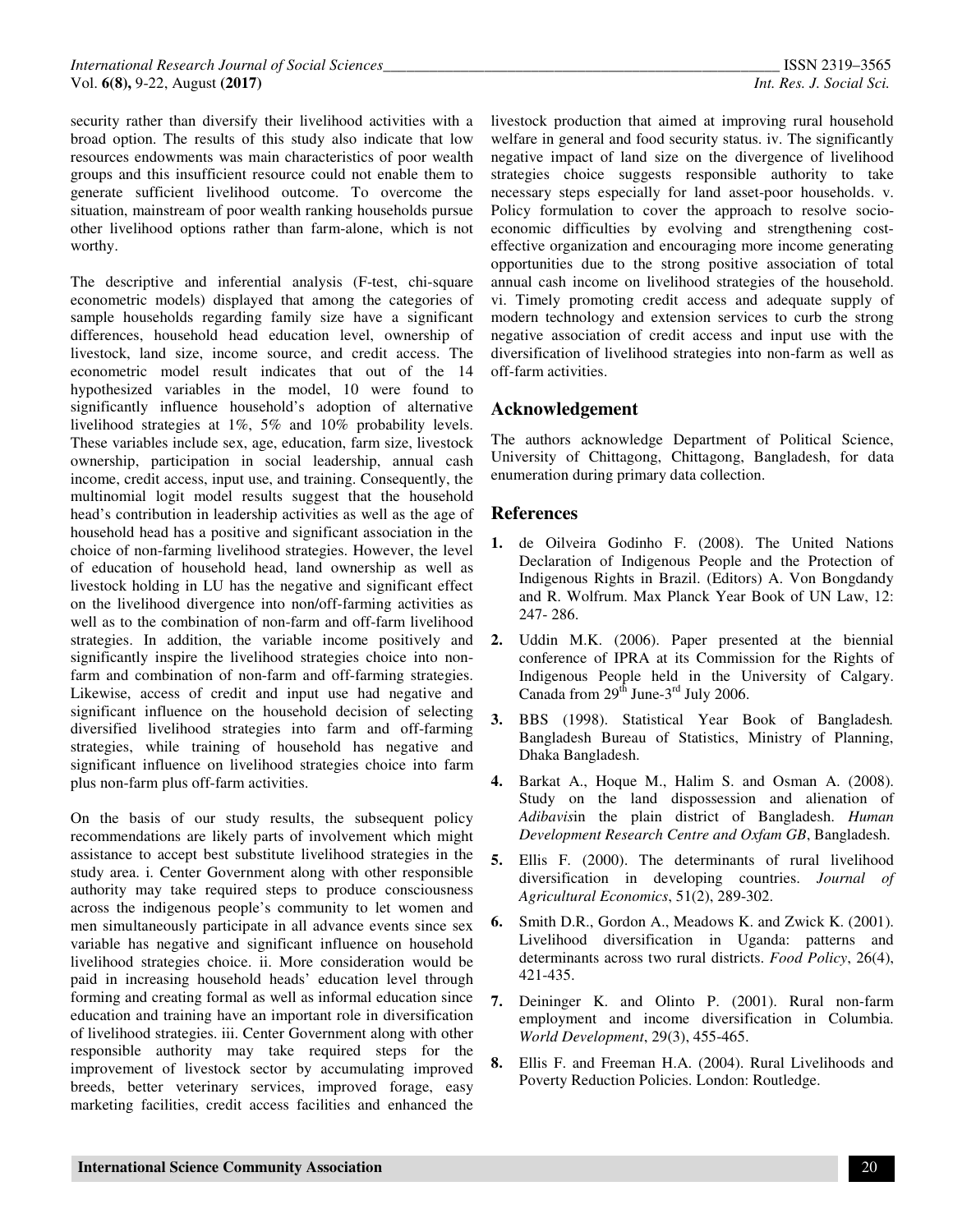- **9.** BBS (2011). Year book of agricultural statistics of Bangladesh. Bangladesh Bureau of Statistics, Ministry of Planning, Dhaka Bangladesh.
- **10.** FAO (Food and Agriculture Organization of the United Nations). (2009). Livestock in the balance: the state of food and agriculture. FAO (Food and Agriculture Organization of the United Nations), Rome
- **11.** Staal S., Poole J., Baltenweck I., Mwachero J., Notenbaert A., Thorpe W., Nzuma J. and Herrero M. (2009). Targeting strategic investment in livestock as a vehicle for rural livelihoods. ILRI working document. *International Livestock Research Institute*, Nairobi, Kenya.
- **12.** Khan N., Rehman A. and Salman M.S. (2013). Impact of Livestock Rearing on the Socio-Economic Development in North India/Impactulcresteriianimalelorasupradezvoltarii socio-economice în Nordul Indiei. *Forum geografic*. University of Craiova, Department of Geography, 12(1), 75-80.
- **13.** Barrett C.B., Bezuneh M., Clay D.C. and Reardon T. (2005). Heterogeneous constraints, incentives and income diversification strategies in rural Africa. *Quarterly Journal of International Agriculture* 44(1), 37-60.
- **14.** Brown D.R., Stephens E.C., Ouma J.O., Murithi F.M. and Barrett C.B. (2006). Livelihood strategies in the rural Kenyan highlands. *African Journal of Agricultural and Resource Economics,* 1(1), 21-36.
- **15.** Scoones I. (1998). Sustainable rural livelihoods: a framework for analysis. IDS Working Paper 72. Institute of Development Studies, Brighton, UK.
- **16.** DFID (Department for International Development) (1999). Sustainable livelihoods guidance sheets. Department for International Development, London, UK.
- **17.** Carney D. (2002). Sustainable livelihoods approaches: progress and possibilities for changes. Department for International Development, London, UK.
- **18.** Yamane Taro (1967). Statistics: An Introductory Analysis 2nd Edition. New York: Harper and Row.
- **19.** Greene H.W. (2003). Econometric Analysis: Fourth Edition. New York University Macmillan Publishing Company.
- **20.** Yirga Chilot (2007). The dynamics of soil degradation and incentives for optimal management in Central Highlands of Ethiopia. PhD. Dissertation, University of Pretoria.
- **21.** Chan Y.H. (2005). Biostatistics 305. Multinomial logistic regression. *Singapore medical journal,* Basic statistics for doctors, 46(6), 259.
- **22.** Galab S., Fenn B., Jones N., Raju D.S.R., Wilson I. and Reddy M.G. (2002). Livelihood Diversification in Rural Andhra Pradesh: Household asset portfolios and implications for poverty reduction. working paper no. 34.
- **23.** Gujarati D.N. (2003). Basic Econometrics Fourth Edition. United States Military Academy, West Point.
- **24.** Eneyew Adugna (2008). Livelihood Strategies and its determinants in Southern Ethiopia World Bank. Agriculture and Achieving the Millennium Development Goals, The World Bank Agriculture and Rural Development, Washington D.C.
- **25.** Ghosh J. and Bharadwaj K. (1992). Poverty and Employment in India. Rural Livelihoods: Crises and Responses, Oxford: Oxford University Press and The Open University.
- **26.** Berry S. (1989). Coping with Confusion: African Farmers' Responses to Economic Instability in the 1970s and 1 980s. African Studies Centre, Boston University, 141.
- **27.** DFID (2001). Sustainable Rural Livelihoods Guidance Sheet. London, UK.
- **28.** Winters P., Davis B. and Corral L. (2002). Assets, activities and income generation in rural Mexico: factoring in social and public capital. *Agricultural Economics*, 27(2), 139-156.
- **29.** Hausman J. and McFadden D. (1984). Specification tests for the multinomial logit model. *Econometrica*, 52(5), 1219-1240.
- **30.** Khatun Dilruba and Roy B.C. (2012). Rural livelihood diversification in West Bengal: Determinants and Constraints. *Agricultural Economics Research Review,* 25(1), 115-124.
- **31.** Barrett C.B., Reardon T. and Webb P. (2001). Non-farm income diversification and household livelihood strategies in Rural Africa: Concepts, Dynamics, and Policy Implications. *Food Policy*, 26 (4), 315-331.
- **32.** Lemma Tesfaye (2003). Livelihood strategies in the context of population pressure: A Case study in the Hararghe Highlands. *Eastern Ethiopia*. PhD Dissertation. University of Pretoria, South Africa.
- **33.** Jehanzeb Mujib Urrehman and Rana Mubina F. (2008). Five livelihood Strategies of different categories of households in rural areas of Abbottabad, Pakistan. *Sarhad Journal of Agriculture.* 24(4).
- **34.** Dercon S. and Krishnan P. (2005). Income Portfolios in Rural Ethiopia and Tanzania: Choices and constraints. *Journal of Development Studies*, 36(2).
- **35.** Sisay Woinishet Asnake (2010). Participation into off-farm activities in rural Ethiopia: who earns more?. The Hague, Erasmus University.
- **36.** Samuel G.S. (2003). Summary report on recent economic and agricultural policy. *Roles of Agriculture International Conference,* Rome, Italy, 20-22.
- **37.** Babatunde R.O., Olagunju F.I., Fakayode S.B. and Adejobi A.O. (2010). Determinants of participation in off-farm employment among small-holder farming households in